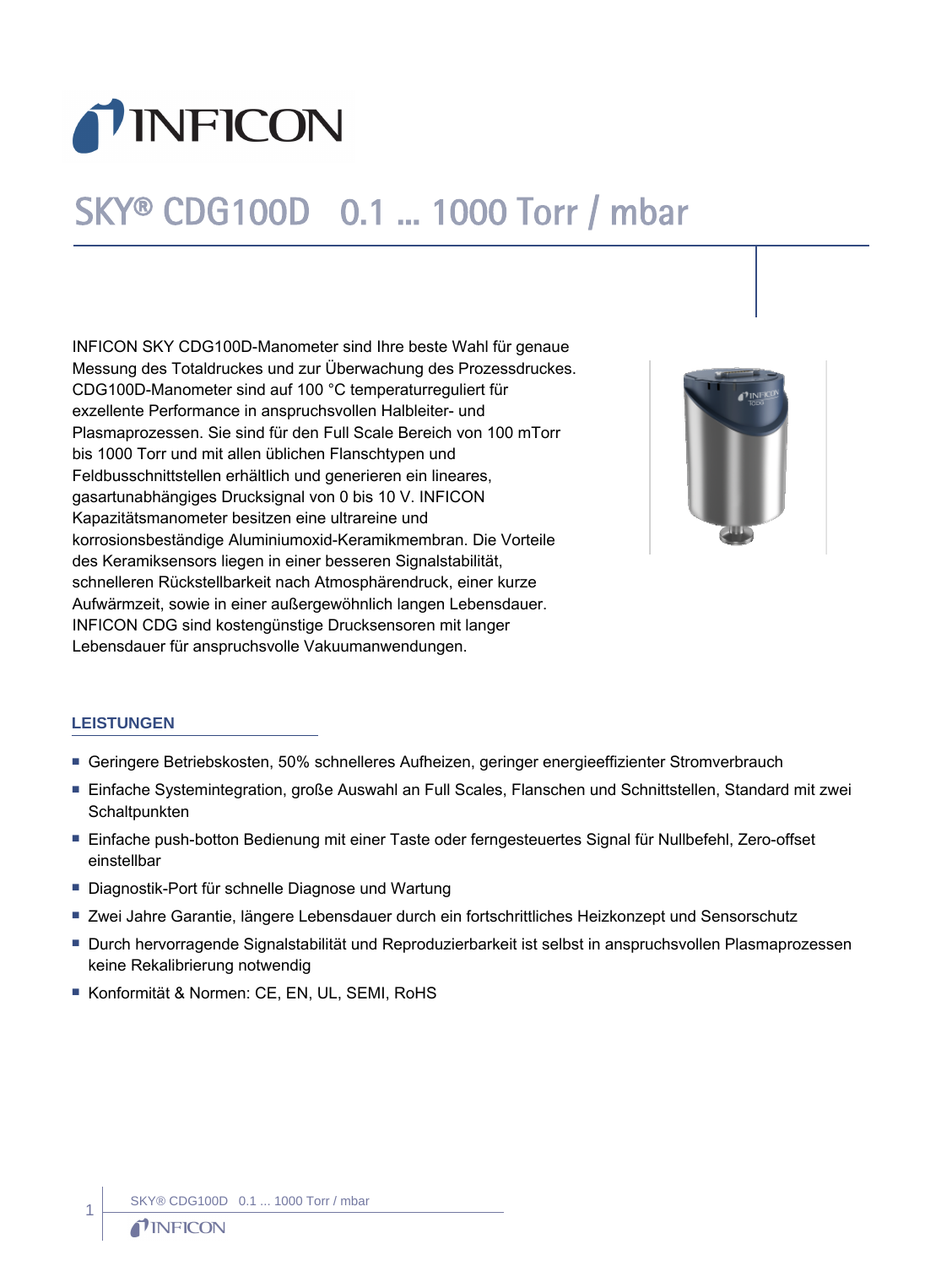#### **BESTELLINFORMATIONEN**



<sup>1)</sup> Optimised siganl filter setting for pressure control

 $bold = standard products$ 

Other flange types and full scale ranges (F.S.) on request.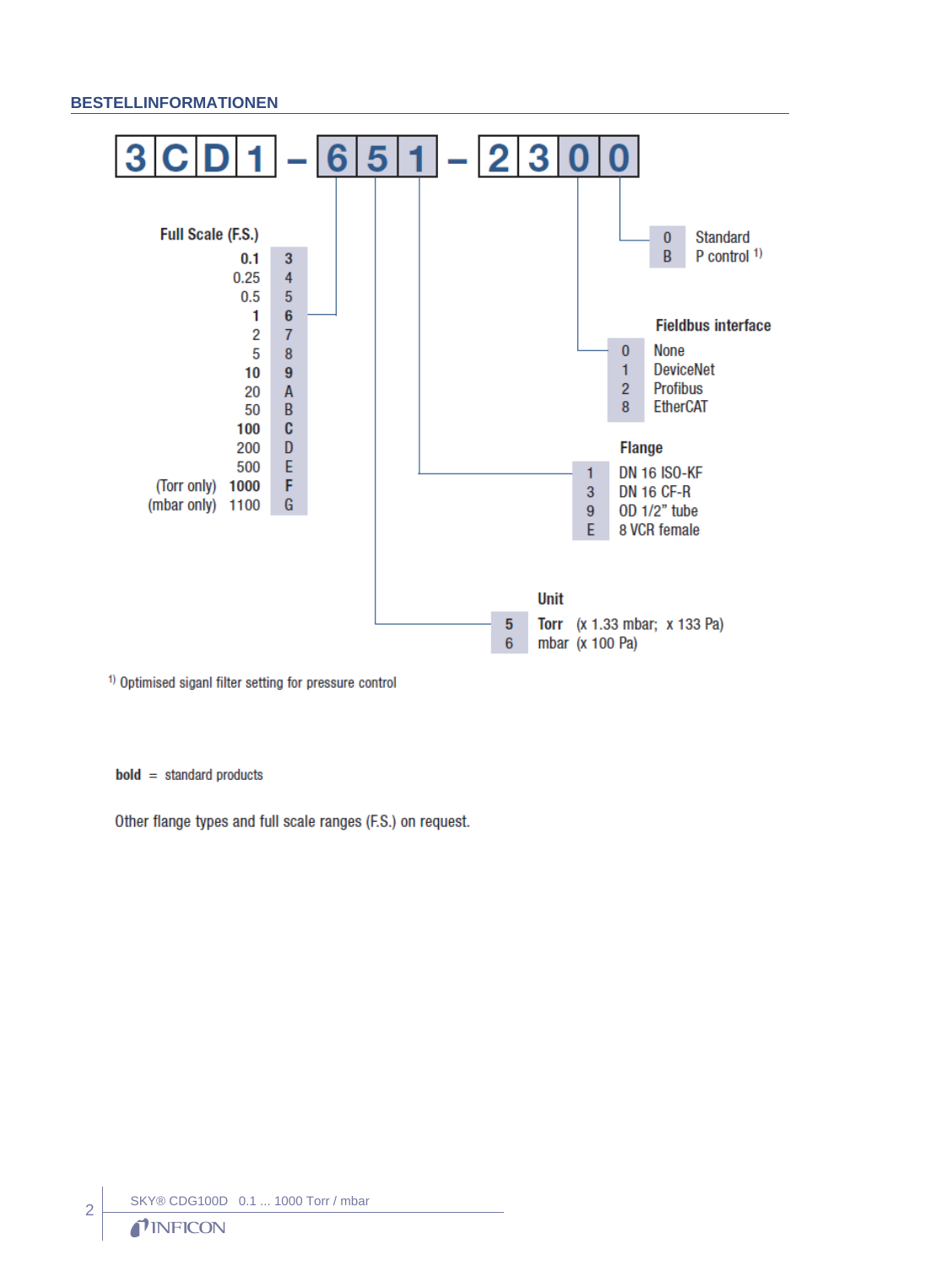### **TECHNISCHE DATEN**

| Typ                                    |                   | 1000  500 Torr /<br>mbar       | 200  1 Torr / mbar                                                                | 0.5  0.1 Torr / mbar           |
|----------------------------------------|-------------------|--------------------------------|-----------------------------------------------------------------------------------|--------------------------------|
| Genauigkeit (1)                        | % of reading      | 0.2                            | 0.2                                                                               | 0.4                            |
| Temperatureinfluss                     |                   |                                |                                                                                   |                                |
| auf Nullpunkt                          | percent FS/°C     | 0.0025                         | 0.0025                                                                            | 0.005                          |
| Temperatureinfluss                     |                   |                                |                                                                                   |                                |
| auf Bereich                            | % of reading / °C | 0.02                           | 0.02                                                                              | 0.02                           |
| Druck, max.                            | kPa (absolute)    | 400                            | 260                                                                               | 130                            |
| Auflösung                              | percent FS        | 0.003                          | 0.003                                                                             | 0.003                          |
| Niedrigster messbarer Druck percent FS |                   | 0.01                           | 0.01                                                                              | 0.01                           |
| Niedrigster empfohlener<br>Messdruck   | percent FS        | 0.05                           | 0.05                                                                              | 0.05                           |
| Niedrigster empfohlener<br>Steuerdruck | percent FS        | 0.5                            | 0.5                                                                               | 0.5                            |
| Temperatur                             |                   |                                |                                                                                   |                                |
| Betrieb (Umgebung)                     | $^{\circ}C$       | $+10+50$                       | $+10+50$                                                                          | $+10+50$                       |
| Ausheizen am Flansch                   | $^{\circ}C$       | $≤110$                         | $≤110$                                                                            | $≤110$                         |
| Lagerung                               | $^{\circ}C$       | $-20+65$                       | $-40+65$                                                                          | $-40+65$                       |
| Versorgungsspannung                    |                   | +14  +30 VDC or<br>±15 V (±5%) | $+14$ $+30$ VDC or<br>±15 V (±5%)                                                 | +14  +30 VDC or<br>±15 V (±5%) |
| Leistungsaufnahme                      |                   |                                |                                                                                   |                                |
| Während Aufheizphase                   | W                 | ≤20                            | $≤15$                                                                             | $≤15$                          |
| Bei Betriebstemperatur                 | W                 | $≤14$                          | $≤10$                                                                             | $≤10$                          |
| Ausgangssignal (analog)                | $V$ (dc)          | $0+10$                         | $0+10$                                                                            | $0+10$                         |
| Ansprechzeit (2)                       | ms                | 30                             | 30                                                                                | 130 / 30 $(3)$                 |
| Schutzart                              |                   | <b>IP 40</b>                   | IP 40                                                                             | <b>IP 40</b>                   |
| Normen                                 |                   |                                |                                                                                   |                                |
| CE-Konformität                         |                   | 61010 & RoHS                   | EN 61000-6-2/-6-3, EN EN 61000-6-2/-6-3, EN EN 61000-6-2/-6-3, EN<br>61010 & RoHS | 61010 & RoHS                   |
| ETL-Zertifizierung                     |                   | No.61010-1                     | UL 61010-1, CSA 22.2 UL 61010-1, CSA 22.2 UL 61010-1, CSA 22.2<br>No.61010-1      | No.61010-1                     |
| SEMI-Norm entsprechend                 |                   | SEMI S2                        |                                                                                   |                                |
| SEMI-Einhaltung                        |                   |                                | SEMI S2                                                                           | SEMI S2                        |
| <b>Elektrischer Anschluss</b>          |                   | D-sub, 15 pole, male           | D-sub, 15 pole, male                                                              | D-sub, 15 pole, male           |
| Schaltpunkt                            |                   |                                |                                                                                   |                                |
| Anzahl Schaltpunkte                    |                   | 2 (SP1, SP2)                   | 2 (SP1, SP2)                                                                      | 2 (SP1, SP2)                   |
| Schaltpunkt                            |                   |                                |                                                                                   |                                |

 $\left| \begin{array}{c} 3 \\ 1 \end{array} \right|$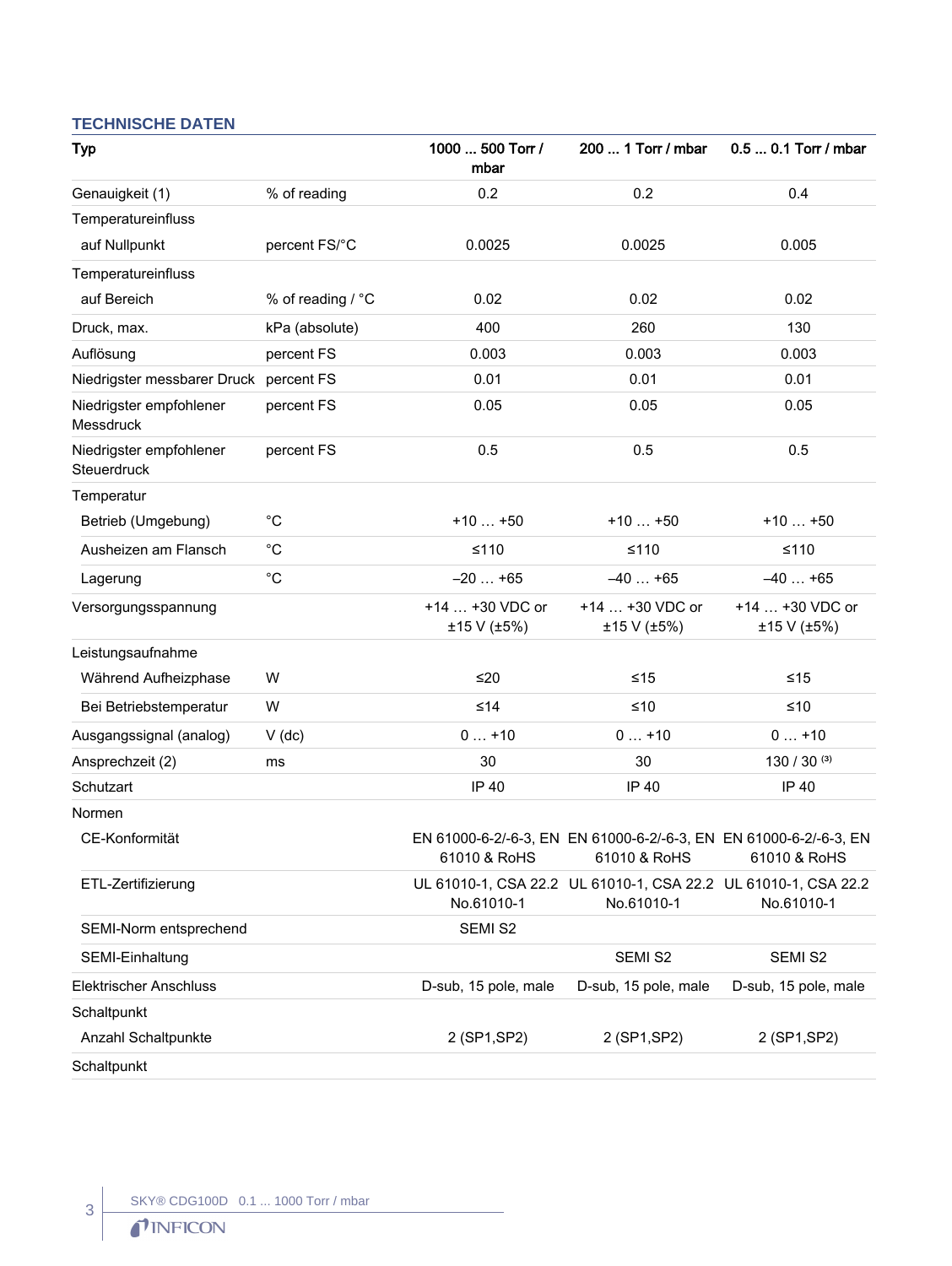#### **TECHNISCHE DATEN**

| <b>Typ</b>                                                    |                           | 1000  500 Torr /<br>mbar                                                                            | 200  1 Torr / mbar                                                                                  | 0.5  0.1 Torr / mbar                                                         |
|---------------------------------------------------------------|---------------------------|-----------------------------------------------------------------------------------------------------|-----------------------------------------------------------------------------------------------------|------------------------------------------------------------------------------|
| Relaiskontakt                                                 | $V$ (dc)                  | ≤30                                                                                                 | $≤30$                                                                                               | ≤30                                                                          |
| Schaltpunkt                                                   |                           |                                                                                                     |                                                                                                     |                                                                              |
| Relaiskontakt                                                 | $A$ (dc)                  | $≤0.5$                                                                                              | $≤0.5$                                                                                              | $≤0.5$                                                                       |
| Schaltpunkt                                                   |                           |                                                                                                     |                                                                                                     |                                                                              |
| Hysterese                                                     | percent FS                | 1                                                                                                   | 1                                                                                                   | 1                                                                            |
| Diagnostik-Port                                               |                           |                                                                                                     |                                                                                                     |                                                                              |
| Protokoll                                                     |                           | <b>RS232-C</b>                                                                                      | <b>RS232-C</b>                                                                                      | <b>RS232-C</b>                                                               |
| Lesen                                                         |                           | pressure, status, ID                                                                                | pressure, status, ID                                                                                | pressure, status, ID                                                         |
| Einstellen                                                    |                           | set points, filter, zero<br>adjust, factory reset,<br>DC offset                                     | set points, filter, zero<br>adjust, factory reset,<br>DC offset                                     | set points, filter, zero<br>adjust, factory reset,<br>DC offset              |
| Werkstoffe gegen Vakuum                                       |                           | Aluminum oxide<br>ceramic (Al <sub>2</sub> O <sub>3</sub> ),<br>stainless steel (AISI<br>316L $(4)$ | Aluminum oxide<br>ceramic (Al <sub>2</sub> O <sub>3</sub> ),<br>stainless steel (AISI<br>316L $(4)$ | Aluminum oxide<br>ceramic $(Al2O3)$ ,<br>stainless steel (AISI<br>316L $(4)$ |
| Inneres Volumen                                               |                           |                                                                                                     |                                                                                                     |                                                                              |
| Inneres Volumen 1/2" Rohr cm <sup>3</sup> (in. <sup>3</sup> ) |                           | 4.2(0.26)                                                                                           | 4.2(0.26)                                                                                           | 4.2(0.26)                                                                    |
| Inneres Volumen DN 16<br><b>ISO KF</b>                        | $cm3$ (in. <sup>3</sup> ) | 4.2(0.26)                                                                                           | 4.2(0.26)                                                                                           | 4.2(0.26)                                                                    |
| Inneres Volumen DN 16<br>CF-R                                 | $cm3$ (in. <sup>3</sup> ) | 4.2(0.26)                                                                                           | 4.2(0.26)                                                                                           | 4.2(0.26)                                                                    |
| Inneres Volumen 8 VCR®                                        | $cm3$ (in. <sup>3</sup> ) | 4.2(0.26)                                                                                           | 4.2(0.26)                                                                                           | 4.2(0.26)                                                                    |
| Gewicht                                                       |                           |                                                                                                     |                                                                                                     |                                                                              |
| Gewicht 1/2" Rohr                                             | g                         | 837                                                                                                 | 837                                                                                                 | 837                                                                          |
| Gewicht DN 16 ISO KF                                          | g                         | 852                                                                                                 | 852                                                                                                 | 852                                                                          |
| Gewicht DN 16 CF-R                                            | g                         | 875                                                                                                 | 875                                                                                                 | 875                                                                          |
| Gewicht 8 VCR®                                                | g                         | 897                                                                                                 | 897                                                                                                 | 897                                                                          |

#### EtherCAT

 $\begin{array}{c} 4 \end{array}$ 

| <b>Protocol EtherCAT</b> | EtherCAT           | EtherCAT           | protocol specialized for protocol specialized for protocol specialized for<br>EtherCAT |
|--------------------------|--------------------|--------------------|----------------------------------------------------------------------------------------|
| Communication standards  | ETG.5003 Part 1    | ETG.5003 Part 1    | ETG.5003 Part 1                                                                        |
|                          | "Semiconductor     | "Semiconductor     | "Semiconductor                                                                         |
|                          | Device Profile"    | Device Profile"    | Device Profile"                                                                        |
|                          | ETG.5003 Part 2080 | ETG.5003 Part 2080 | ETG.5003 Part 2080                                                                     |
|                          | "Specific Device   | "Specific Device   | "Specific Device                                                                       |
|                          | Profile: Vacuum    | Profile: Vacuum    | Profile: Vacuum                                                                        |
|                          | Pressure Gauge"    | Pressure Gauge"    | Pressure Gauge"                                                                        |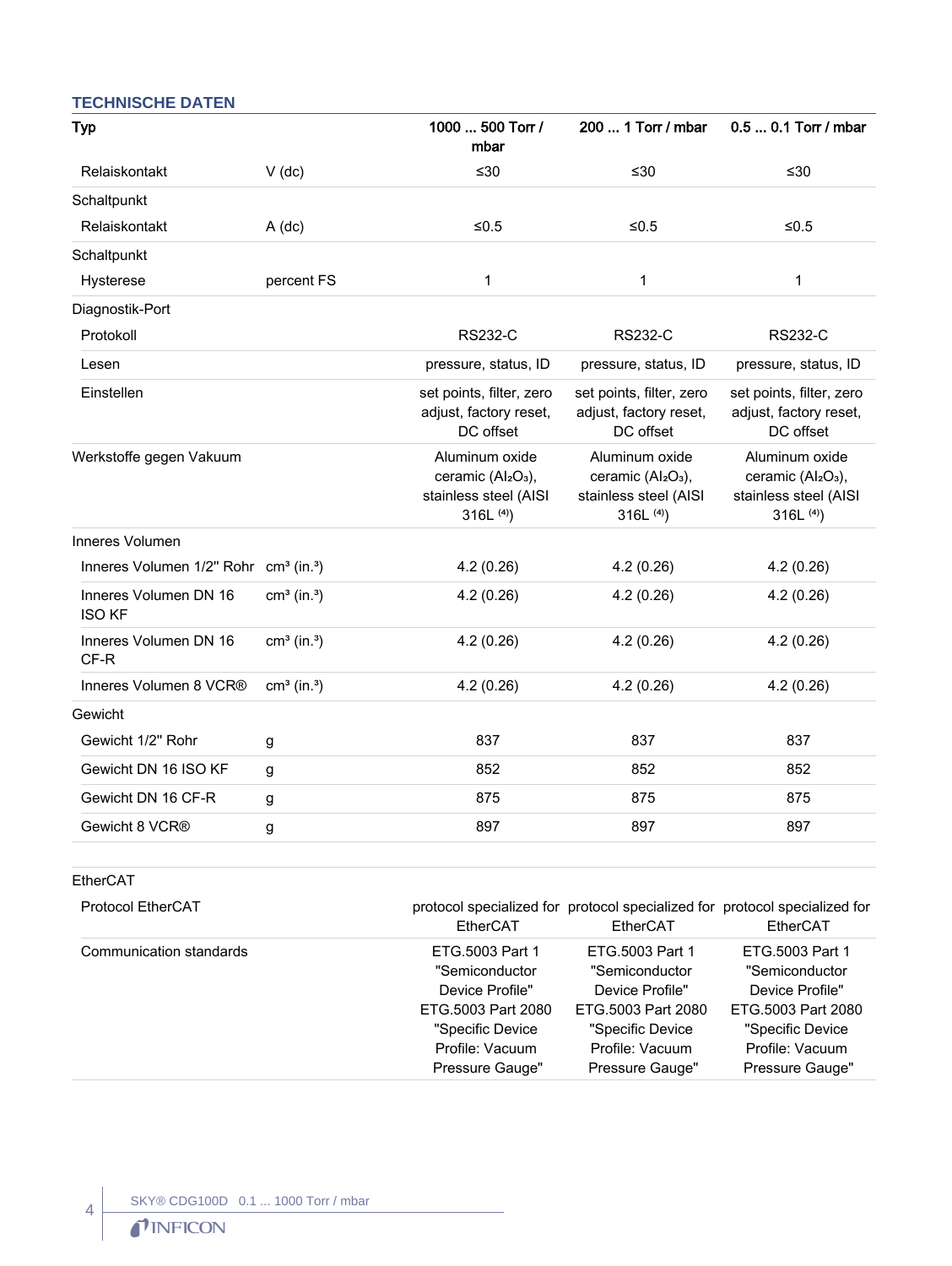#### Typ 1000 ... 500 Torr / mbar 200 ... 1 Torr / mbar 0.5 ... 0.1 Torr / mbar Node address **Explicit Device** Identification Explicit Device Identification Explicit Device Identification Physical layer 100BASE-Tx (IEEE 802.3) 100BASE-Tx (IEEE 802.3) 100BASE-Tx (IEEE 802.3) Digital functions read pressure, status, ID pressure, status, ID pressure, status, ID Digital functions set set points, filter, zero adjust, reset, DC offset adjust, reset, DC offset adjust, reset, DC offset set points, filter, zero set points, filter, zero Mailbox (CoE) SDO requests, responses and information SDO requests, responses and information SDO requests, responses and information Process data **Fixed PDO** mapping and configurable PDO mapping Fixed PDO mapping and configurable PDO mapping Fixed PDO mapping and configurable PDO mapping EtherCAT connector RJ45, 8-pin (socket), IN and OUT RJ45, 8-pin (socket), IN and OUT RJ45, 8-pin (socket), IN and OUT Cable Shielded Ethernet CAT5e or higher shielded Ethernet CAT5e or higher shielded Ethernet CAT5e or higher EtherCAT Cable length m (ft.) ≤100 (330) ≤100 (330) ≤100 (330) DeviceNet™ Protokoll DeviceNet™, group 2 slave only DeviceNet™, group 2 slave only DeviceNet™, group 2 slave only MAC ID address 00 - 63 by switch or network programmable address 00 - 63 by switch or network programmable address 00 - 63 by switch or network programmable Digitale Funktionen lesen pressure, status, ID pressure, status, ID pressure, status, ID Digitale Funktionen einstellen set points, filter, zero adjust, factory reset, DC offset set points, filter, zero adjust, factory reset, DC offset set points, filter, zero adjust, factory reset, DC offset Spezifikation DeviceNet™ "Vacuum Gauge Device Profile" (ODVA) DeviceNet™ "Vacuum Gauge Device Profile" (ODVA) DeviceNet™ "Vacuum Gauge Device Profile" (ODVA) Gerätetyp ''VG'' vacuum gauge ''VG'' vacuum gauge ''VG'' vacuum gauge ''VG'' vacuum gauge I/O Slave-Messaging **polling only** polling only polling only polling only polling only polling only Versorgungsspannung Messröhre am D-Sub **Stecker** +14 … +30 VDC or ±15 V / ≤12 W +14 … +30 VDC or ±15 V / ≤12 W +14 … +30 VDC or ±15 V / ≤12 W Versorgungsspannung DeviceNet mit Microstyle-24 V nom / <2 W (11 … 25 V) 24 V nom / <2 W (11 … 25 V) 24 V nom / <2 W (11 … 25 V)

## **TECHNISCHE DATEN**

**Stecker**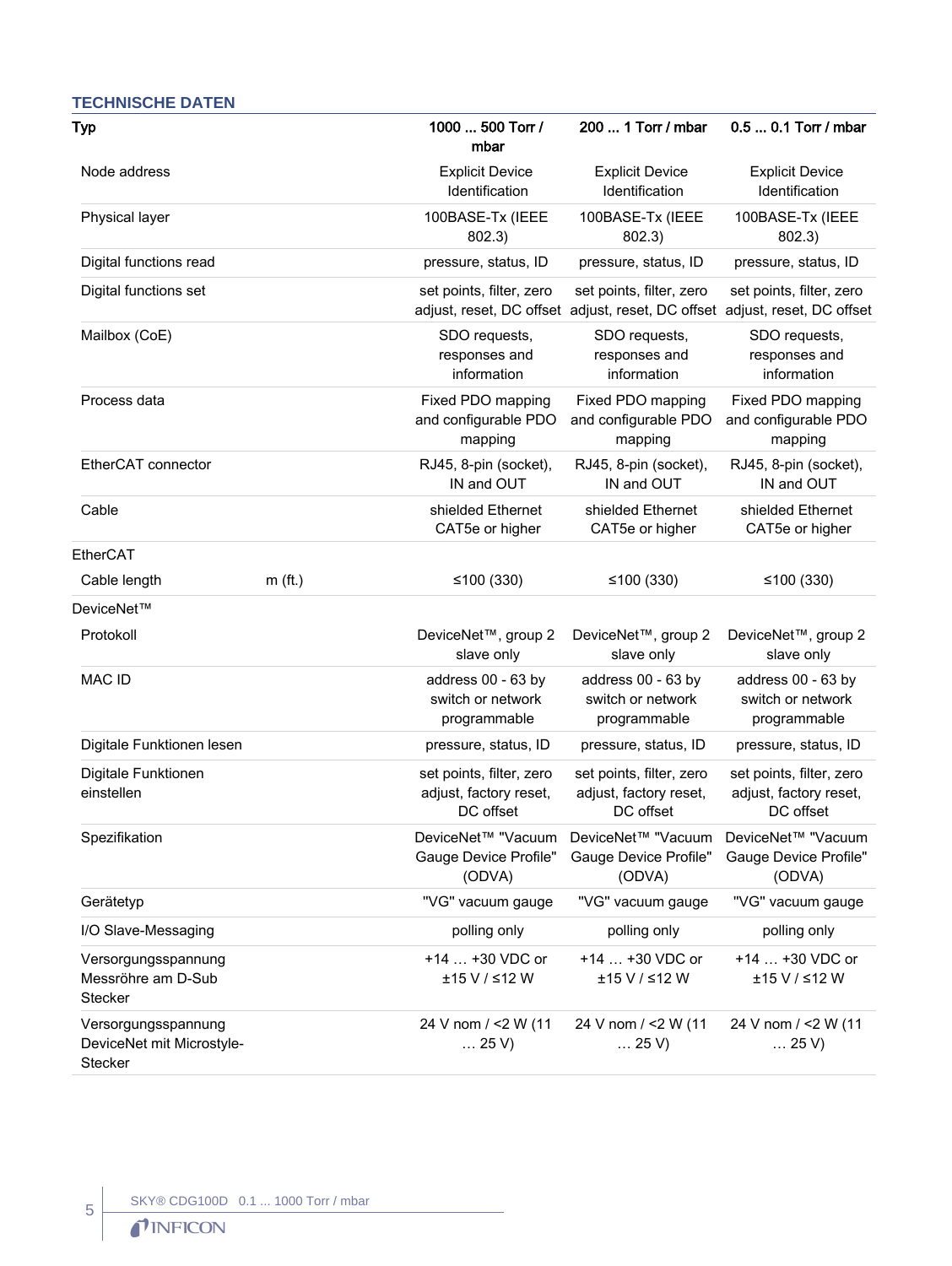#### **TECHNISCHE DATEN**

| <b>Typ</b>                                                                     |           | 1000  500 Torr /<br>mbar                                        | 200  1 Torr / mbar                                                      | 0.5  0.1 Torr / mbar                                            |
|--------------------------------------------------------------------------------|-----------|-----------------------------------------------------------------|-------------------------------------------------------------------------|-----------------------------------------------------------------|
| Anschluss DeviceNet™                                                           |           |                                                                 | microstyle, 5 pin, male microstyle, 5 pin, male microstyle, 5 pin, male |                                                                 |
| Anschluss CDG (analog<br>Ausgang,<br>Versorgungsspannung<br>CDG, Schaltpunkte) |           | D-sub, 15 pin, male                                             | D-sub, 15 pin, male                                                     | D-sub, 15 pin, male                                             |
| DeviceNet™                                                                     |           |                                                                 |                                                                         |                                                                 |
| Übertragungsrate                                                               | kBaud     | 125, 250, 500 by<br>switch or network<br>programmable           | 125, 250, 500 by<br>switch or network<br>programmable                   | 125, 250, 500 by<br>switch or network<br>programmable           |
| DeviceNet™                                                                     |           |                                                                 |                                                                         |                                                                 |
| Kabellänge 125 kbps                                                            | $m$ (ft.) | 500 (1650)                                                      | 500 (1650)                                                              | 500 (1650)                                                      |
| Kabellänge 250 kbps                                                            | $m$ (ft.) | 250 (825)                                                       | 250 (825)                                                               | 250 (825)                                                       |
| Kabellänge 500 kbps                                                            | $m$ (ft.) | 100 (330)                                                       | 100 (330)                                                               | 100 (330)                                                       |
| Profibus DP                                                                    |           |                                                                 |                                                                         |                                                                 |
| Übertragungsraten                                                              | kBaud     | 9.6 / 19.2 / 93.75 /<br>187.5 / 500                             | 9.6 / 19.2 / 93.75 /<br>187.5 / 500                                     | 9.6 / 19.2 / 93.75 /<br>187.5 / 500                             |
| Profibus DP                                                                    |           |                                                                 |                                                                         |                                                                 |
| Übertragungsraten                                                              | Mbaud     | 1.5/12                                                          | 1.5/12                                                                  | 1.5/12                                                          |
| Profibus DP                                                                    |           |                                                                 |                                                                         |                                                                 |
| Adresse                                                                        |           | address 00 - 125 by<br>switch or network<br>programmable        | address 00 - 125 by<br>switch or network<br>programmable                | address 00 - 125 by<br>switch or network<br>programmable        |
| Digitale Funktionen lesen                                                      |           | pressure, status, ID                                            | pressure, status, ID                                                    | pressure, status, ID                                            |
| Digitale Funktionen<br>einstellen                                              |           | set points, filter, zero<br>adjust, factory reset,<br>DC offset | set points, filter, zero<br>adjust, factory reset,<br>DC offset         | set points, filter, zero<br>adjust, factory reset,<br>DC offset |
| Anschluss Profibus DP                                                          |           | D-sub, 9 pin, female                                            | D-sub, 9 pin, female                                                    | D-sub, 9 pin, female                                            |
| Anschluss CDG (analoge<br>Ausgabe,<br>Versorgungsspannung,<br>Schaltpunkte)    |           | D-sub, 15 pin, male                                             | D-sub, 15 pin, male                                                     | D-sub, 15 pin, male                                             |